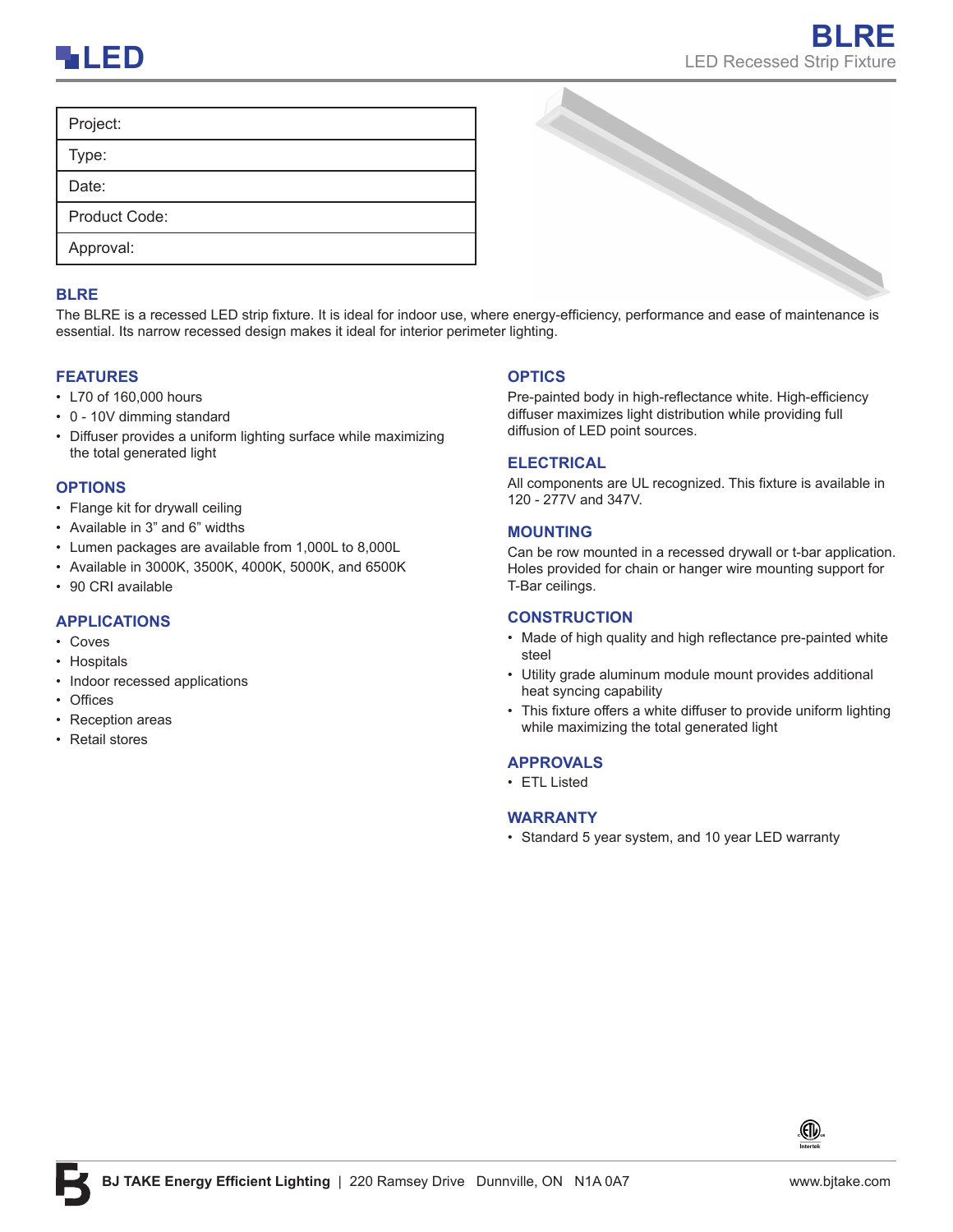# **PRODUCT DIMENSIONS**

#### **Three Inch Wide**











| BLRE-3W Dimesion Chart            |       |       |       |       |       |       |       |  |  |
|-----------------------------------|-------|-------|-------|-------|-------|-------|-------|--|--|
| <b>Fixture Option</b>             | А     | в     | с     | D     | E     |       | G     |  |  |
| Blank - Recessed T-Bar Flange     | 3.375 | 2.500 | 2.375 | 47.00 | 46.00 | 93.00 | 92.00 |  |  |
| H14 - Integrated Drywall Flange   | 3.375 | 2.500 | 2.375 | 47.00 | 46.00 | 93.00 | 92.00 |  |  |
| H26 - Drywall Mud and Tape Flange | 3.625 | 2.500 | 2.375 | 47.25 | 46.00 | 93.25 | 92.00 |  |  |

### Three Inch Wide H25 - Drywall Flange with Drywall Clamps

 $\mathbf{a}$  :  $\mathbf{a}$  =  $\mathbf{a}$  =  $\mathbf{a}$ 



## **Six Inch Wide**





| <b>Side View</b>         |                                                      |                               |                          |  |
|--------------------------|------------------------------------------------------|-------------------------------|--------------------------|--|
|                          | D                                                    |                               |                          |  |
| $\overline{\phantom{a}}$ | $\overline{\phantom{a}}$<br>$\overline{\phantom{a}}$ |                               |                          |  |
|                          | E                                                    |                               |                          |  |
|                          |                                                      |                               |                          |  |
|                          | -                                                    | $\overline{\phantom{a}}$<br>⇁ | $\overline{\phantom{a}}$ |  |
|                          |                                                      | ٠                             |                          |  |
|                          |                                                      | G                             |                          |  |

| <b>BLRE-6W Dimesion Chart</b>                       |       |       |       |        |       |        |       |  |
|-----------------------------------------------------|-------|-------|-------|--------|-------|--------|-------|--|
| Е<br><b>Fixture Option</b><br>с<br>в<br>G<br>D<br>А |       |       |       |        |       |        |       |  |
| Blank - Recessed T-Bar Flange                       | 6.875 | 3.500 | 6.000 | 46.875 | 46.00 | 94.875 | 94.00 |  |
| H14 - Integrated Drywall Flange                     | 6.875 | 3.500 | 6.000 | 46.875 | 46.00 | 94.875 | 94.00 |  |
| H26 - Drywall Mud and Tape Flange                   | 7.125 | 3.500 | 6.000 | 47.125 | 46.00 | 95.125 | 94.00 |  |

## Six Inch Wide H25 - Drywall Flange with Drywall Clamps



\*specifications may change without notice